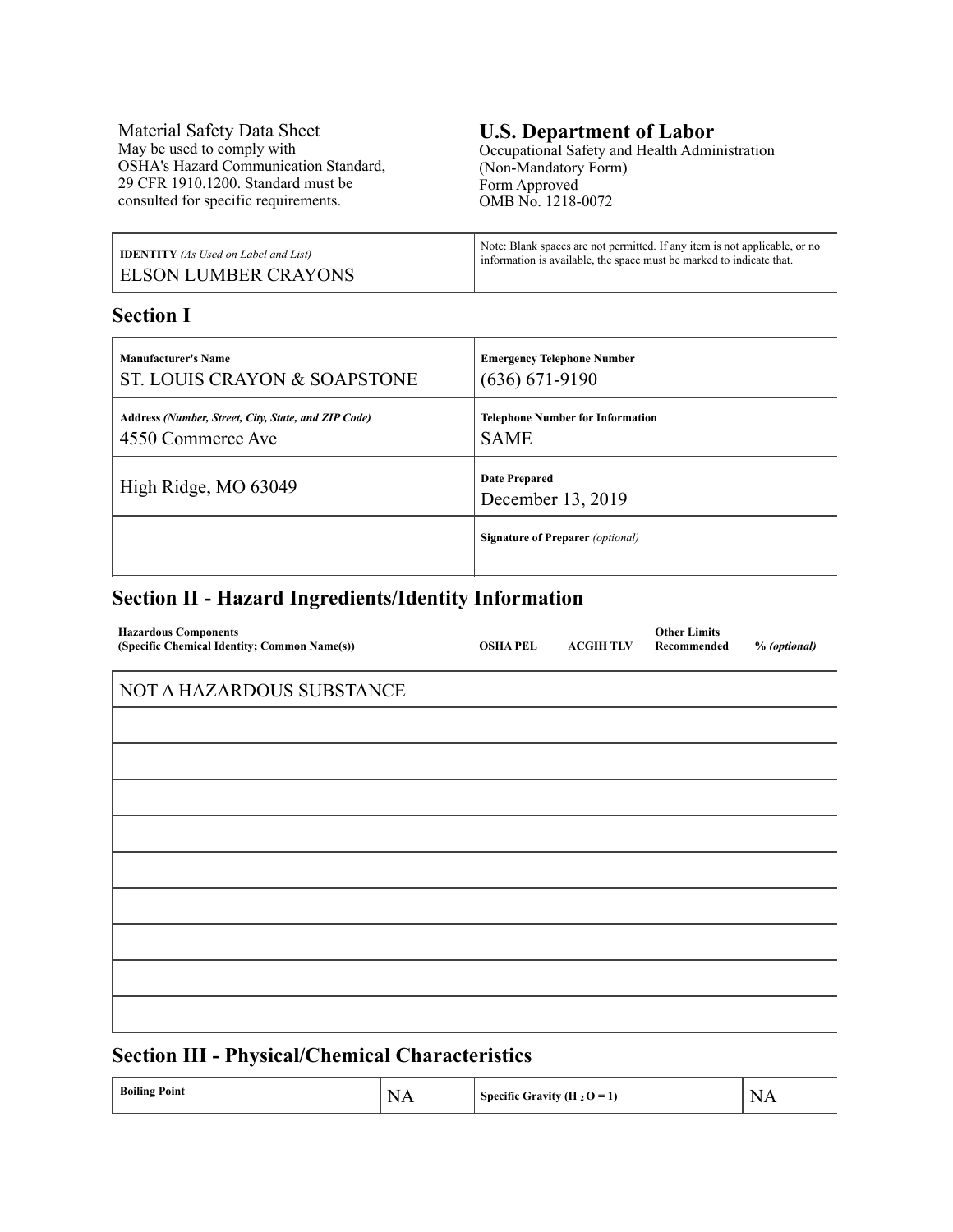| Vapor Pressure (mm Hg.)                                           | <b>NA</b> | <b>Melting Point</b>                             | <b>NA</b> |  |
|-------------------------------------------------------------------|-----------|--------------------------------------------------|-----------|--|
| Vapor Density $(AIR = 1)$                                         | <b>NA</b> | <b>Evaporation Rate</b><br>$(Butv)$ Acetate = 1) | <b>NA</b> |  |
| <b>Solubility in Water</b>                                        |           |                                                  |           |  |
| Appearance and Odor 4-1/2 X 1/2" HEXAGON, VARIOUS COLORS, NO ODOR |           |                                                  |           |  |

# **Section IV - Fire and Explosion Hazard Data**

| Flash Point (Method Used) NA                           | Flammable Limits NA | LEL | UEL |  |
|--------------------------------------------------------|---------------------|-----|-----|--|
| Extinguishing Media WATER SPRAY, FOAM, CO <sub>2</sub> |                     |     |     |  |
| Special Fire Fighting Procedures NA                    |                     |     |     |  |
|                                                        |                     |     |     |  |
| Unusual Fire and Explosion Hazards NA                  |                     |     |     |  |
|                                                        |                     |     |     |  |

(Reproduce locally) OSHA 174, Sept. 1985

# **Section V - Reactivity Data**

| <b>Stability</b>                             | <b>Unstable</b>          |   | Conditions to Avoid NONE |
|----------------------------------------------|--------------------------|---|--------------------------|
|                                              | <b>Stable</b>            | X |                          |
| Incompatibility (Materials to Avoid)         |                          |   |                          |
| <b>Hazardous Decomposition or Byproducts</b> |                          |   |                          |
| <b>Hazardous</b><br>Polymerization           | <b>May Occur</b>         |   | Conditions to Avoid NONE |
|                                              | <b>Will Not</b><br>Occur | X |                          |

# **Section VI - Health Hazard Data**

| Route(s) of Entry: NONE                 | <b>Inhalation?</b> | Skin?                   | <b>Ingestion?</b>      |
|-----------------------------------------|--------------------|-------------------------|------------------------|
| Health Hazards (Acute and Chronic) NONE |                    |                         |                        |
|                                         |                    |                         |                        |
|                                         |                    |                         |                        |
| Carcinogenicity: NONE                   | NTP?               | <b>IARC</b> Monographs? | <b>OSHA Regulated?</b> |
|                                         |                    |                         |                        |